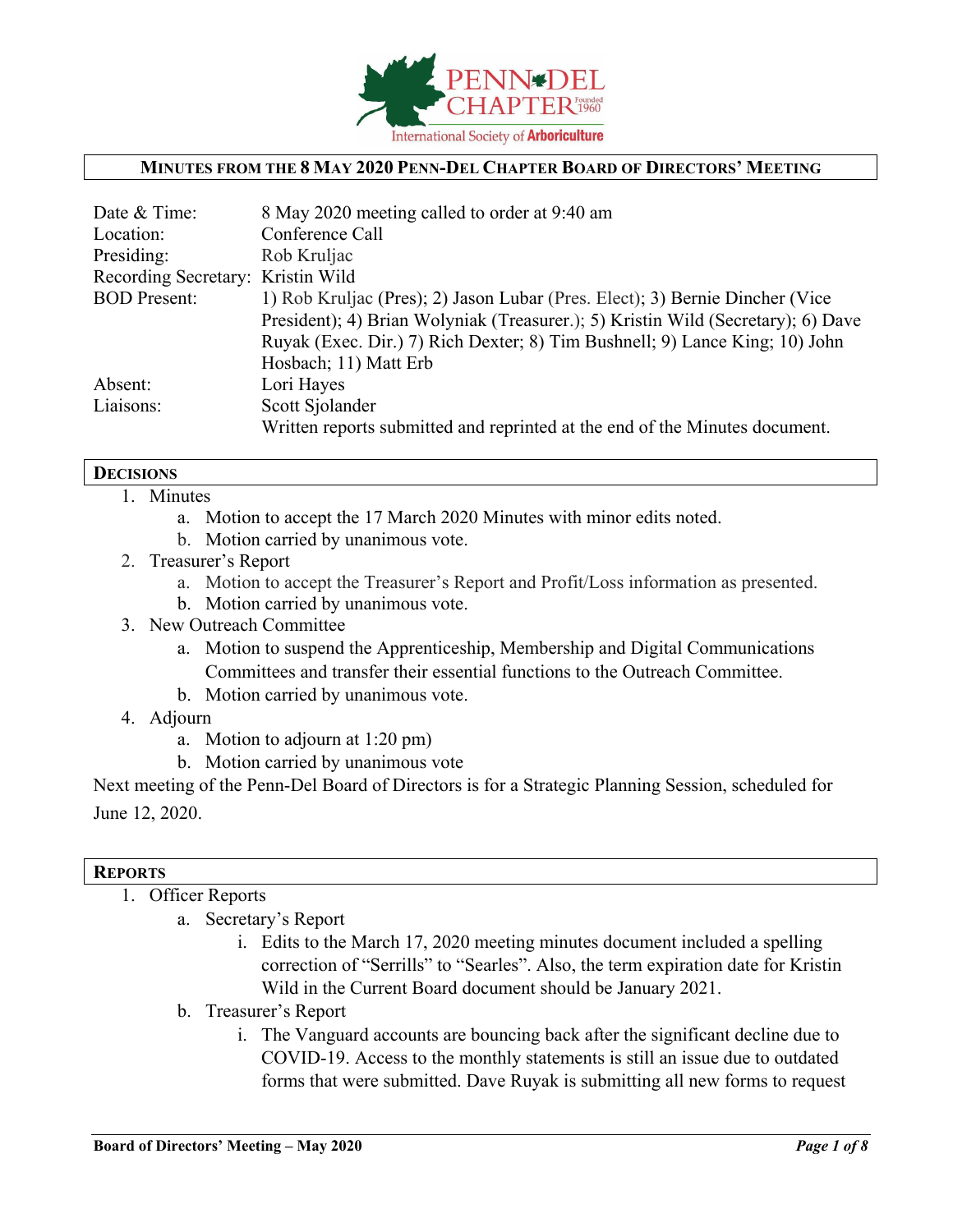

that Bernie Dincher be taken off the distribution list and that Brian Wolyniak, Jason Lubar and Dave Ruyak be added.

- ii. The Covenant Bank account requires a signature in person to close it and Dave Ruyak will be driving down to Downingtown to take care of it.
- iii. The latest Profit and Loss Report was reviewed and discussed.
- c. Executive Director's Report
	- i. A COVID-19 update was given. The annual ISA conference is postponed to December and the International Tree Climbing Championship is completely cancelled. All Certified Arborist "in-person" testing and classes are cancelled until May 31and then dependent on each state's restrictions. Pearson testing centers are currently only open for medical testing, not arborist credentialing.
	- ii. The Chapter took an active role in communicating operational guidelines for tree companies in PA and DE, and most are back to work with restrictions in place. The phone calls are getting fewer after a busy stretch at the beginning.
	- iii. Dave is now working on revamping plans for courses and shopping around for insurance for the chapter's Tree Climbing Competition (TCC) since the ISA is no longer providing subsidized event insurance. The TCC used to cost \$500 to insure and now it will be closer to \$5,000. The problem is that it is considered an "athletic event", which suggests greater risk. Perhaps neighboring chapters could join together for a group rate, or each competitor's company would have to add the Penn-Del ISA Chapter as an "additional insured" on its certificate of insurance. In any case, the registration fee for each competitor will probably have to be increased.
- d. President's Report
	- i. President Rob Kruljac acknowledged the work that went into developing the Chapter's response to the pandemic and was proud of its leadership of the local industry.
	- ii. He expressed concern that increasing TCC registration fees too much would severely limit participation. He stated that increasing the current \$75 to \$100 per competitor might be acceptable, but \$125 or more would probably be too much.
	- iii. The Action Items list was reviewed and completed tasks were removed.
- e. Past Presidents' Report
	- i. Past President Rich Dexter requested that the Past Presidents group be notified of the board meetings that will be by conference call. He reiterated the need to get the final approved meeting minutes to them as soon as possible. Secretary Kristin Wild will work on making sure all the meeting minutes on the Google Drive are the final approved versions.
	- ii. The tree planting in memory of Fran Ward in the Fairmount Park ISA Memorial Grove has been postponed due to the pandemic.
- f. ISA Council of Representatives (COR) Report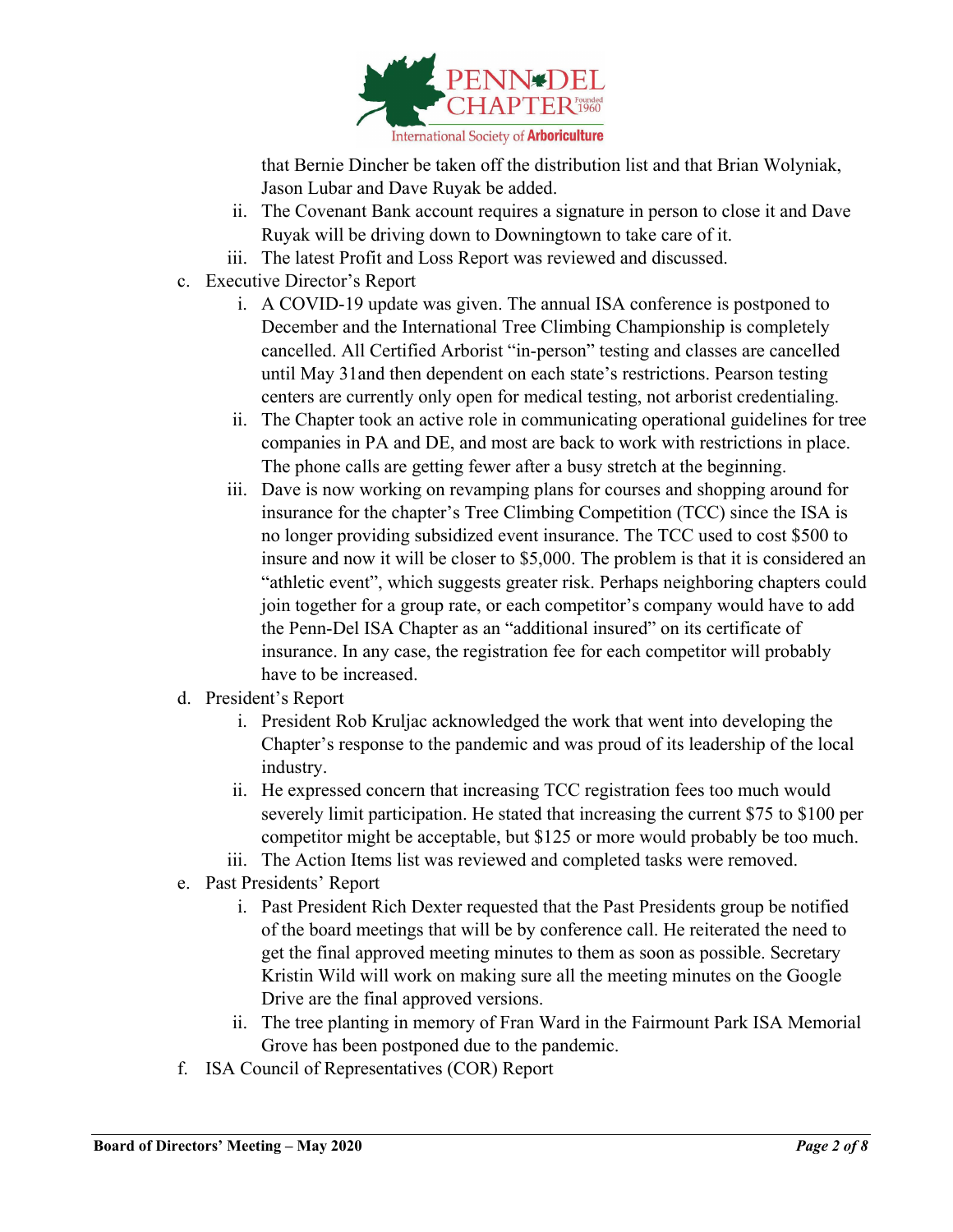

- i. Regarding the Action Item for dealing with fraudulent Certified Arborist claims in our region, COR Representative Matt Erb spoke to ISA Executive Director Caitlyn Pollihan. She reported that the ISA has its own internal process for pursuing violators, but they will work harder to follow up with the people who report the violations so they know it is being handled.
- ii. The ISA will not be able to continue offering free courses due to the loss of revenue, but they will do what they can financially to help support the growing number of people pursuing the Certified Arborist credential. This is being somewhat driven by states that have enacted laws regarding arborist credentials.
- 2. Committee and Liaison Reports
	- a. Apprenticeship Committee
		- i. Dave Ruyak noted the lack of volunteers and momentum in developing a stateapproved apprenticeship curriculum and program. His consultations with other chapters have shown that they had very limited success. He asked the Chapter directors to weigh in with ideas to revamp the committee's involvement. Instead of developing curriculum, suggestions were made to have Chapter directors and enthusiastic members reach out to trade or high school vocational schools to speak at career days or make presentations where landscape management is taught.
		- ii. Further discussion led to establishing an Outreach Committee that would handle the functions of the Apprenticeship, Membership and Digital Communications Committees. A motion was made, approved and John Hosbach was recommended to be appointed as the chair of the new Outreach Committee.
		- iii. Dave Ruyak also recommended reaching out to Chapter membership in serving on the new Outreach Committee. Scott Sjolander and Kristin Wild volunteered their service and expertise on the spot.
	- b. Arbor Day of Service Committee
		- i. All Earth Day, Arbor Day and the Flight 93 Memorial Day of Service events were cancelled, or postponed to next year, due to the corona virus. If the Saluting Branches event in September actually stays on schedule, the Chapter and its members may be able to participate.
	- c. Awards Committee
		- i. No report submitted.
	- d. Education Committee
		- i. A TCIA grant was received for an aerial rescue training course scheduled for October 19 in a Williamsport venue where social distancing can be accomplished. The Arborist Safety Training Institute covers instruction, books and travel expenses for the aerial rescue training.
		- ii. The Safety Field Day is scheduled for Saturday, September 12, probably at Penn Tech College. The goal is to provide very low cost training as well as fun events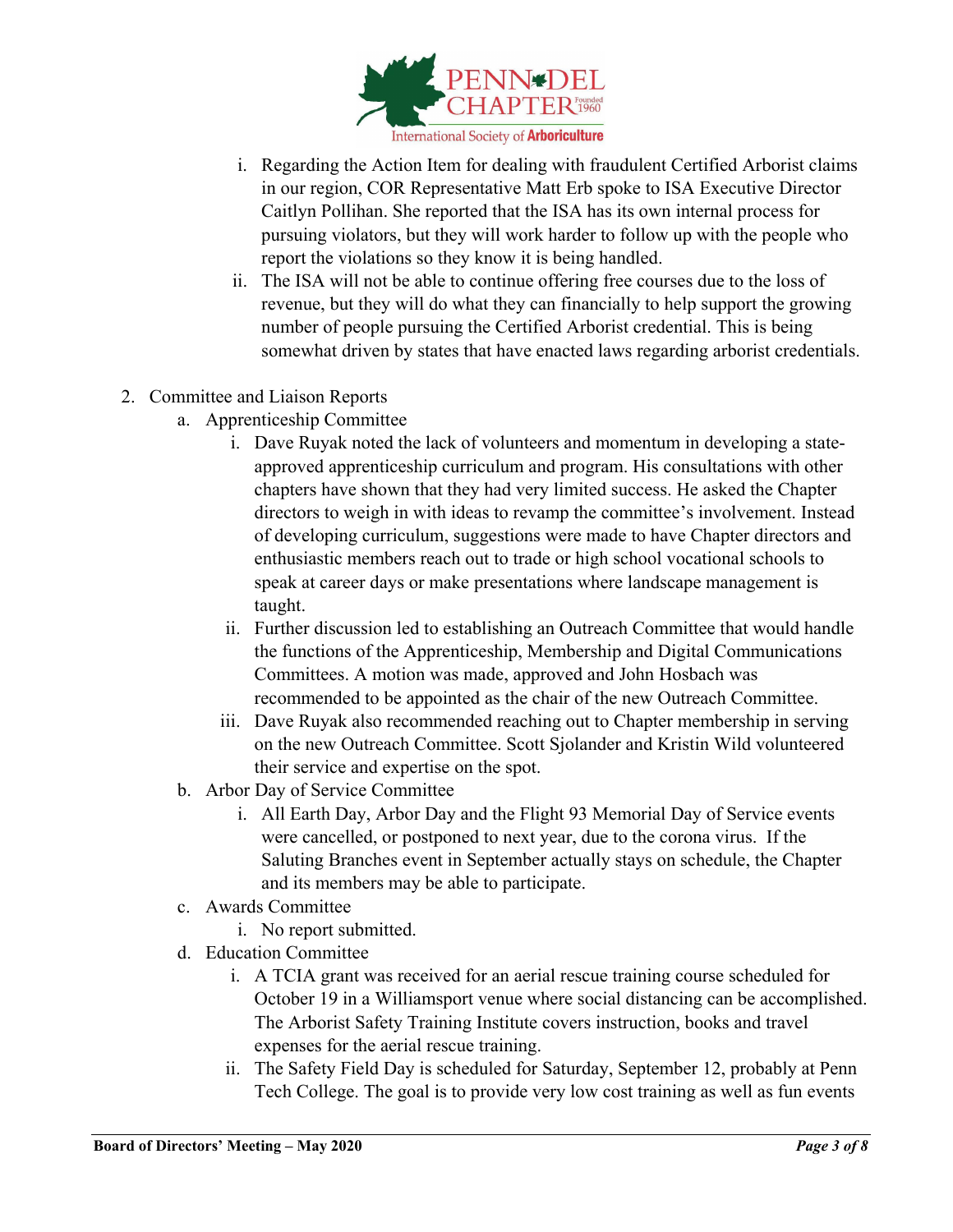

and food. The focus will be on Spider Lifts, roadside set-up, One-Call, stump grinder and chipper operations, and chain saw operation and maintenance.

- e. ISA Certification Liaison
	- i. A written report is at the end of the Minutes document.
	- ii. At the last minute, Penn State Extension Associate Scott Sjolander received word that the Meadville Certified Arborist course session was still on schedule, but the Longwood Gardens TRAQ course was to be cancelled.
- f. Membership Committee
	- i. This function will now be part of the Outreach Committee.
- g. Penn State Ag Council
	- i. Director Lance King reported that a Zoom meeting was held on May  $4<sup>th</sup>$ . Discussion mostly focused on how the university would be dealing with the COVID-19 restrictions, primarily by putting most of the course work online. A decision about in-person courses for the fall semester will be made in June.
- h. Symposium Committee
	- i. All expenses have now been paid. Overall hotel charges were about 10% more than last year, but Dave Ruyak found some discrepancies that reduced expenses by approximately \$3,000. Total attendance was up to 473, but we had fewer vendors this year and we had to spend money on door prizes instead of getting all of them donated.
	- ii. Suggestions for next year's symposium include reducing conference space costs by changing the number of educational tracks to 3 instead of 4.
- i. Tree Climbing Championship (TCC) Committee
	- i. Since the International TCC has been cancelled due to the pandemic, Dave Ruyak recommended cancelling the Chapter's TCC and sending the 2019 TCC winners to the 2021 ITCC in Sweden. The board agreed with this recommendation. An announcement will be made about this in the weekly enewsletter, The Penn-Del Arborist.
- j. Tree Valuation Guide Committee
	- i. The committee members decided that this regional guide simply needs to have the tree replacement costs updated.
- k. TREE Fund Liaison
	- i. Please see the written report reproduced at the end of the Minutes document.
- l. Website/Digital Communications Committee
	- i. This function will now be part of the Outreach Committee.
- m. Scholarship Committee
	- i. The Fran Ward Scholarship was awarded to a bright, hard-working urban forestry student Monica Kusik of the University of Wisconsin-Stevens Point. Unfortunately, the only applicant from PA or DE was a plant science major who was primarily interested in greenhouse plant production and not that interested in arboriculture or urban forestry.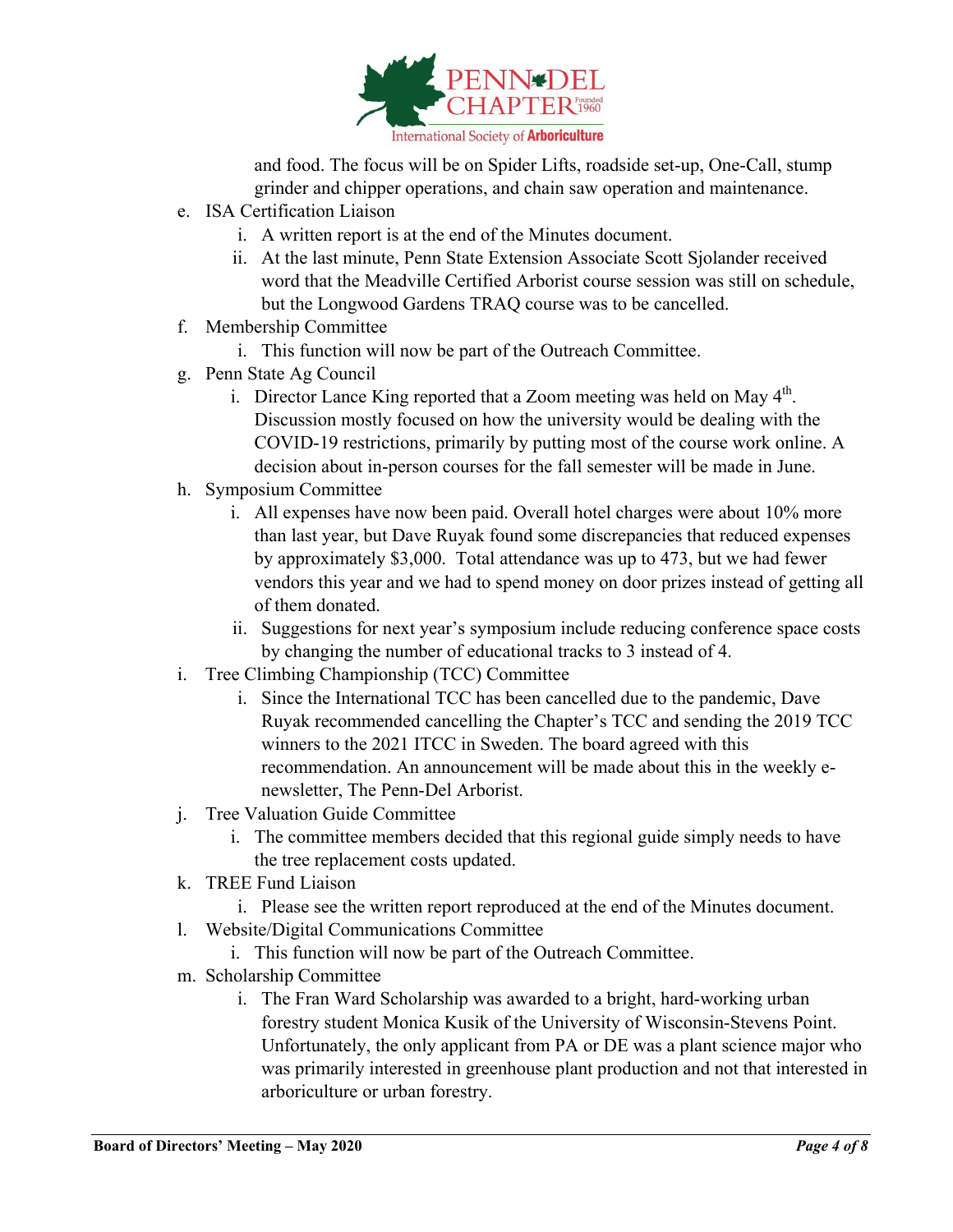

- ii. Another excellent candidate was eliminated due to the "certificate" vs "degree" program she was attending through the New York City Botanical Gardens. This may be changed for the 2021 scholarship year.
- iii. Director Kristin Wild will continue to solicit financial assistance in funding the Fran Ward Scholarship through the Utility Arborist Association, ISA, TCIA and the Society of Municipal Arborists.
- n. Website/Digital Communications Committee
	- i. This function will now be part of the Outreach Committee.

# **DISCUSSIONS**

- 1. Old Business
	- a. A preliminary Strategic Planning session for the Chapter will be conducted by conference call on June 12. Dave Ruyak will set it up. In the meantime, Directors will prepare themselves by reviewing the old Strategic Plan and thinking about what could be changed, added or deleted.
- 2. New Business
	- a. Revenue Brain Storming Session notes as follows:

Lance King - increasing membership and selling ads on Facebook page

Rich Dexter - arrange an online (or in person at an outdoor social event?) auction of items or services donated by board members, other chapter members and vendors. If it's an in-person event, invite members to attend for a reasonable fee to cover food, beverages and small profit.

Rob Kruljac - online (or in person?) raffle of a big chipper... can the donor buy some sort of insurance like Hole-in-One insurance? Another idea is to offer an educational event to help chapter members interested in tree business start-up and management. Registered attendees would receive info from experts on making a business plan, dealing with legal, HR, training, insurance and tax issues.

Brian Wolyniak - offer a special online "promotional" opportunity to chapter members where they can watch a product/tool demonstration given by a manufacturer/vendor and the viewers can enter some sort of raffle to win the product or tool. As a follow up to Rob's business management training program idea, Brian also suggested looking up "Tree U" at [treestuff.com](http://treestuff.com/) for ideas.

Dave Ruyak - arrange a golf outing where vendors or individuals pay to sponsor a hole; offer a raffle of tree-related gear. Post COVID-19, set up various themed networking events in bar/restaurant settings across the chapter, for a nominal fee, where members can get expert advice and socialize. Offer more online education/training webinars for a reasonable fee. Brian offered to help arrange the webinar technology through PSU.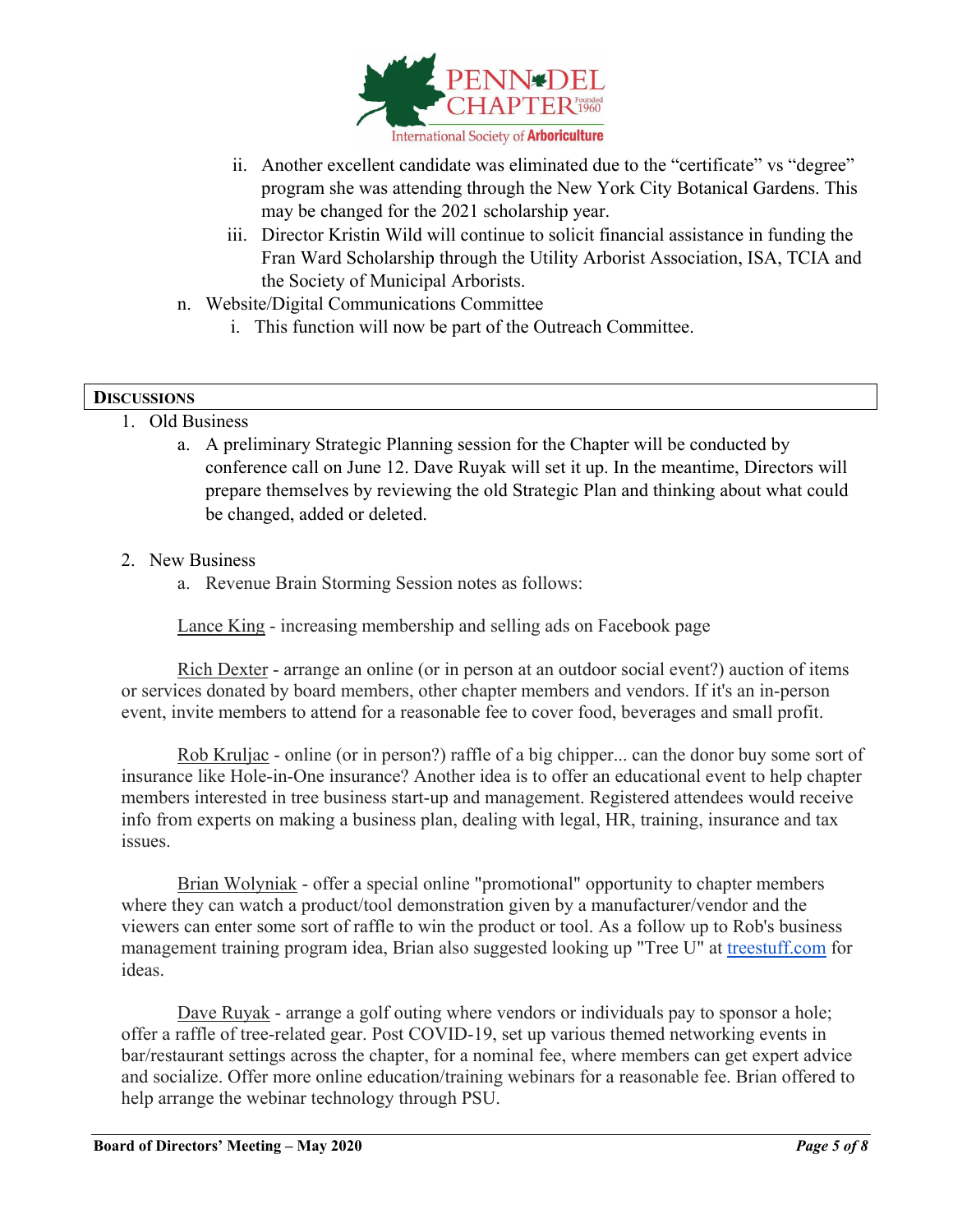

Tim Bushnell - stage an open ascent event at the Symposium with a \$10 fee per competitor. Winner splits the pot with the chapter. Another idea is to set up a practice or demo TCC event for members who are interested in learning more about TCC preparation and strategies. If arranged in conjunction with NJ chapter, perhaps Mark Chisholm could do the demo. There would be a registration fee to attend. There could be a few fun activities (throwline, crosscut sawing, axe throwing!) that could also be money makers.

Kristin Wild - Once we are able to have in-person networking or social events again, such as a pig roast or picnic in an arboretum/park, we could arrange with local craft breweries/wineries/distilleries to provide their beer, wine or liquor (at a very low cost to the chapter) for tasting or have a networking educational event at a tasting room. The cost would be part of the ticket for the event. Then offer other fun games of chance or a tree trivia game for a small fee. A silent auction with items donated by members/vendors could also raise some money. FYI, the Ohio Chapter does an annual pig roast/wine tasting/silent auction/live music event that raises several thousand dollars for TREE Fund each year.

#### **ASSIGNMENTS**

| Action Items (deleted as completed)              | <b>Board</b><br><b>Member/Committee</b> | <b>Comments</b>                        |
|--------------------------------------------------|-----------------------------------------|----------------------------------------|
|                                                  |                                         |                                        |
|                                                  |                                         |                                        |
|                                                  |                                         | Work in                                |
| Revamp/update Penn-Del website                   | Dave, Kristin                           | progress                               |
|                                                  |                                         | Work in                                |
| Post meeting minutes on new Penn-Del website     | Dave, Kristin                           | progress                               |
|                                                  |                                         |                                        |
|                                                  |                                         |                                        |
|                                                  |                                         |                                        |
|                                                  |                                         |                                        |
|                                                  |                                         |                                        |
| Take photos and put in shared Google Docs folder | Ongoing, all                            | Brian and Tim have done this so<br>far |

# *From March 2020 Board Meeting*

#### **INFORMATION ITEMS**

**Upcoming meetings in 2020: 9:30am to 12:30pm unless otherwise noted** 

- **June 12 Strategic Planning Conference Call**
- **August 21 Conference Call**
- **October 16 Conference Call**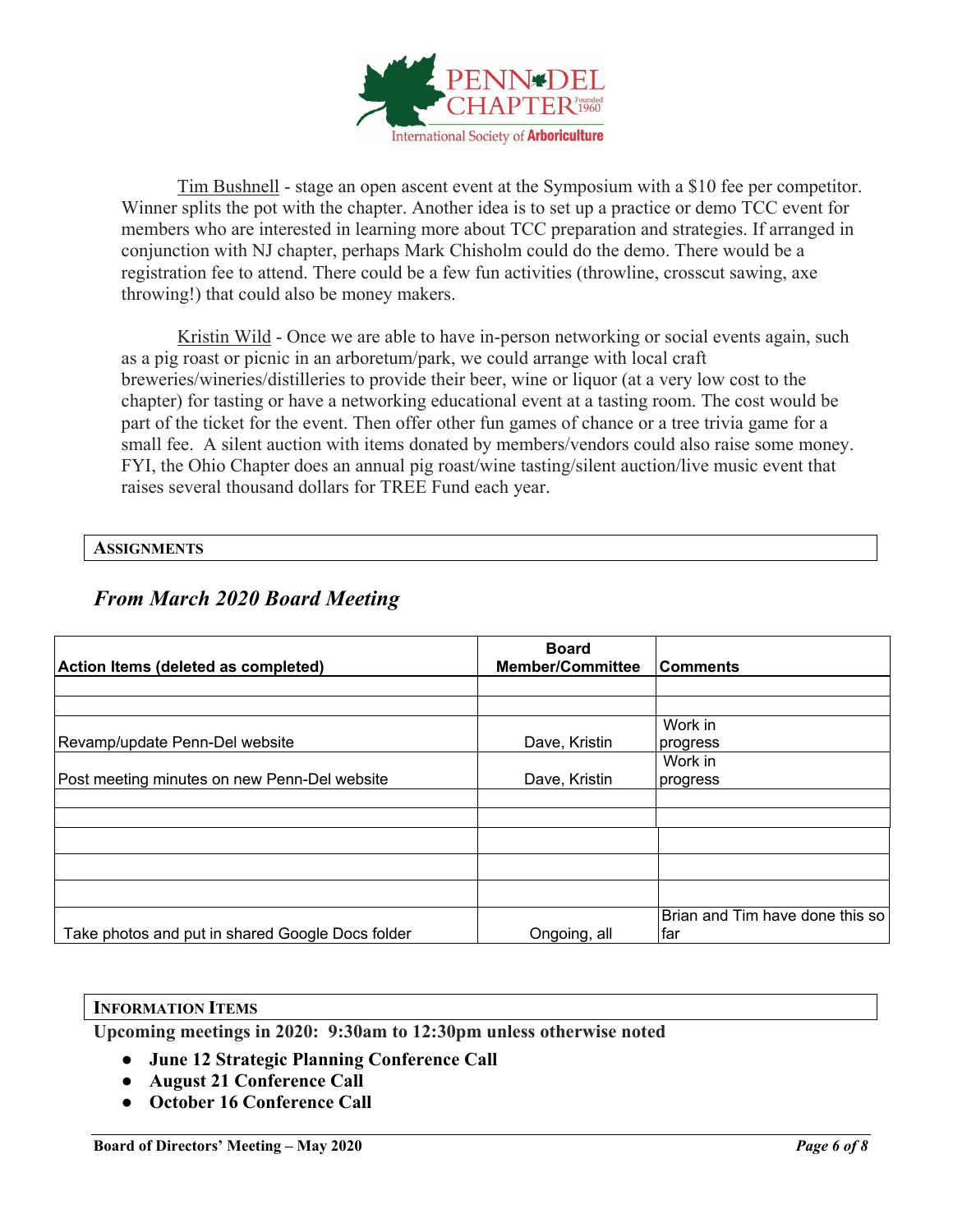

# ● **December 11 State College, PA area**

Chapter mailing address: **PO Box 306, Emmaus PA 18049**. Chapter phone: **484-523-9444**

Respectfully submitted, Kristin Wild, Recording Secretary and David Ruyak, Executive Director

# **ISA Certification Liaison Report – May 7, 2020**

### **Arborist Certification exams**

May 11, Pittsburgh, cancelleded due to COVID 19 July 27, Meadville, Alice Sjolander proctor, still on the schedule. We probably won't exceed 10 persons, and I have plans to provide masks to all.

# **TRAQ**

July 21 to 23 Longwood Gardens TRAQ, cancelled due to COVID 19 July 24 TRAQ Renewal, as well.

Attached are reviews of the last three TRAQ events. ISA had been backlogged, and just sent these to me. The Erie event is the first I have received regarding course passage. This is new information and will be very useful, as well as the performance pdfs.

Respectfully submitted Scott A Sjolander Penn State Extension

**From:** Qual [<Qual@isa-arbor.com>](mailto:Qual@isa-arbor.com) **Sent:** Wednesday, May 6, 2020 11:40 AM **To:** Sjolander, Scott Alvin < **Subject:** TRAQ Instructor Survey

Dear Scott:

On behalf of ISA, I want to thank you for all your hard work and dedication to making ISA TRAQ<sup>™</sup> a success. As promised, please find attached the surveys for the latest program(s) you instructed. If you have any questions or need further assistance, just reach out to me.

Going forward, after every ISA TRAQ™ course you instruct, you will receive the survey results and overall scores for the program. These surveys are sent out to the participants via email on the last day